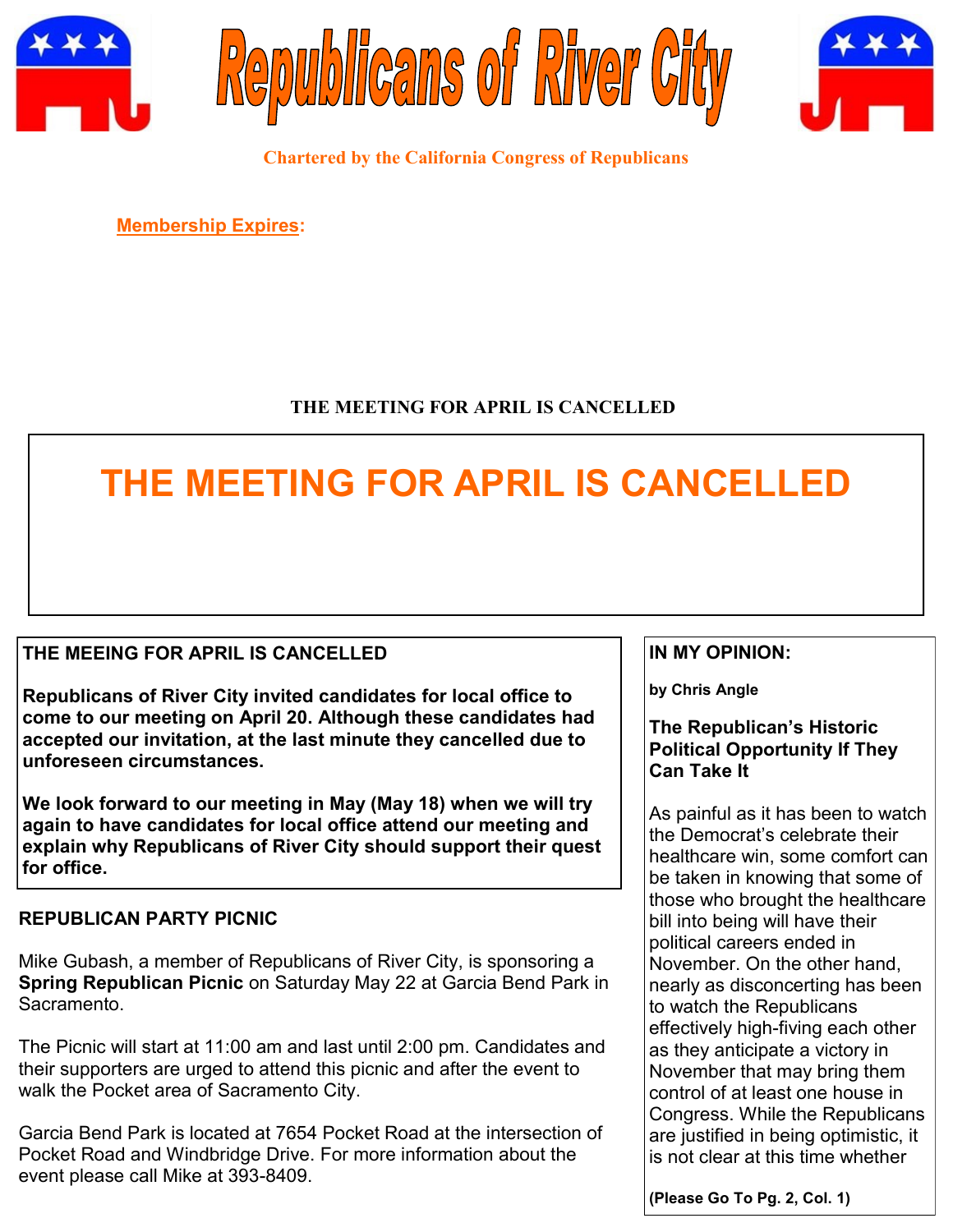#### **The Republican's Cont.**

they truly understand the longterm magnitude of the opportunity that is now staring them in the face.

While the health care bill is extremely unpopular and the slogan "repeal and replace" is a good one, the positive dynamic for Republicans may not extend beyond this year unless the Republicans can recognize why they lost in 2006 and 2008. Republicans lost in the last two elections because the electorate lost faith that they could be fiscally responsible (overspending), and got the impression that they were incompetent in foreign policy (Iraq). Consequently, it cannot be ruled out that the current favorable dynamics for the Republicans are due to the fact that Obama's agenda and tactics are scaring the American people, rather than that the American people have necessarily embraced the Republican brand. In order to gain control of both houses of Congress which will be necessary to repeal and replace the health bill, the Republicans will need to make sure that their momentum carries over through two election cycles.

In accomplishing this task, the Democrats have helped immensely in the style and manner in which they passed the health bill. The corruption, insider deals, broken promises, and the borderline fraudulent and misleading accounting practices mean that this piece of legislation has absolutely no chance of accomplishing what it purports to accomplish. The recent revelation that certain people were exempted from the bill further exacerbates the perception that even Democrats don't believe that bill is a good deal for most

**Page 2 people.** The result of this bill, and the stimulus that passed last year, is that whatever reputation the Democrats might have had for fiscal responsibility and honesty is now gone.

The combination of the stimulus and health care bills have provided the Republicans with an opportunity to restore their reputation as the Party of fiscal responsibility and perhaps a once -in-a-generation chance to become the Party of senior citizens by promising to restore the funding to Medicare that was eliminated in the health bill through the repeal and replace process. In addition, the Obama Administration has given the Republicans the opportunity to regain the trust of the American people in regards to foreign policy, as a result of its continuing drive and apparent support for giving constitutional rights to terrorists. While this activity may play well with his left-wing base, it is not likely to play well with Republicans, independent voters, or even conservative Democrats, most of whom are more preoccupied with keeping American families safe that with giving terrorists constitutional rights.

The actions of the Obama administration mean that Republicans may have nothing less than the opportunity to permanently realign the political landscape in their favor. By taking advantage of the opportunity to become the Party of seniors, fiscal responsibility and a strong foreign policy, they leave the Democrats with very little to run on. However, in order to accomplish this transformation, Republicans will need to broaden their appeal to the large and growing group of independent voters. After the electoral debacles of 2006 and 2008, it is important for the Republicans to

remember that many of these voters are now turning towards Republicans because of the fiscal recklessness of Democrats and the health bill, the perception of the Democrats being soft on terrorism, and the economy; not because of the Republican positions on abortion and samesex marriage. This dynamic means that while Republicans need not change their positions on the various social issues, they would be wise to put their social agenda on the back burner and emphasis the parts of their agenda that have the broadest appeal. In recent years, the Party has become driven by people for whom the social issues come first. Indeed, it was many of these same people who drove the large increases in government spending that resulted in the Party being banished into the political wilderness. Fiscal responsibility, repealing and replacing the health care bill, and

**(Please Go To Pg. 3, Col. 3)**

#### **2010 REPUBLICAN PRIMARY GUBERNATORIAL DEBATE**



On **Sunday, May 2nd**, Insurance Commissioner Steve Poizner and former eBay CEO Meg Whitman, will again debate their solutions for California's future. During this debate, they will discuss their plans to balance the state's budget, bring jobs to California and improve the economy.

**Go to: www.rrcgop.org to see the time and place where you can come to watch this debate.**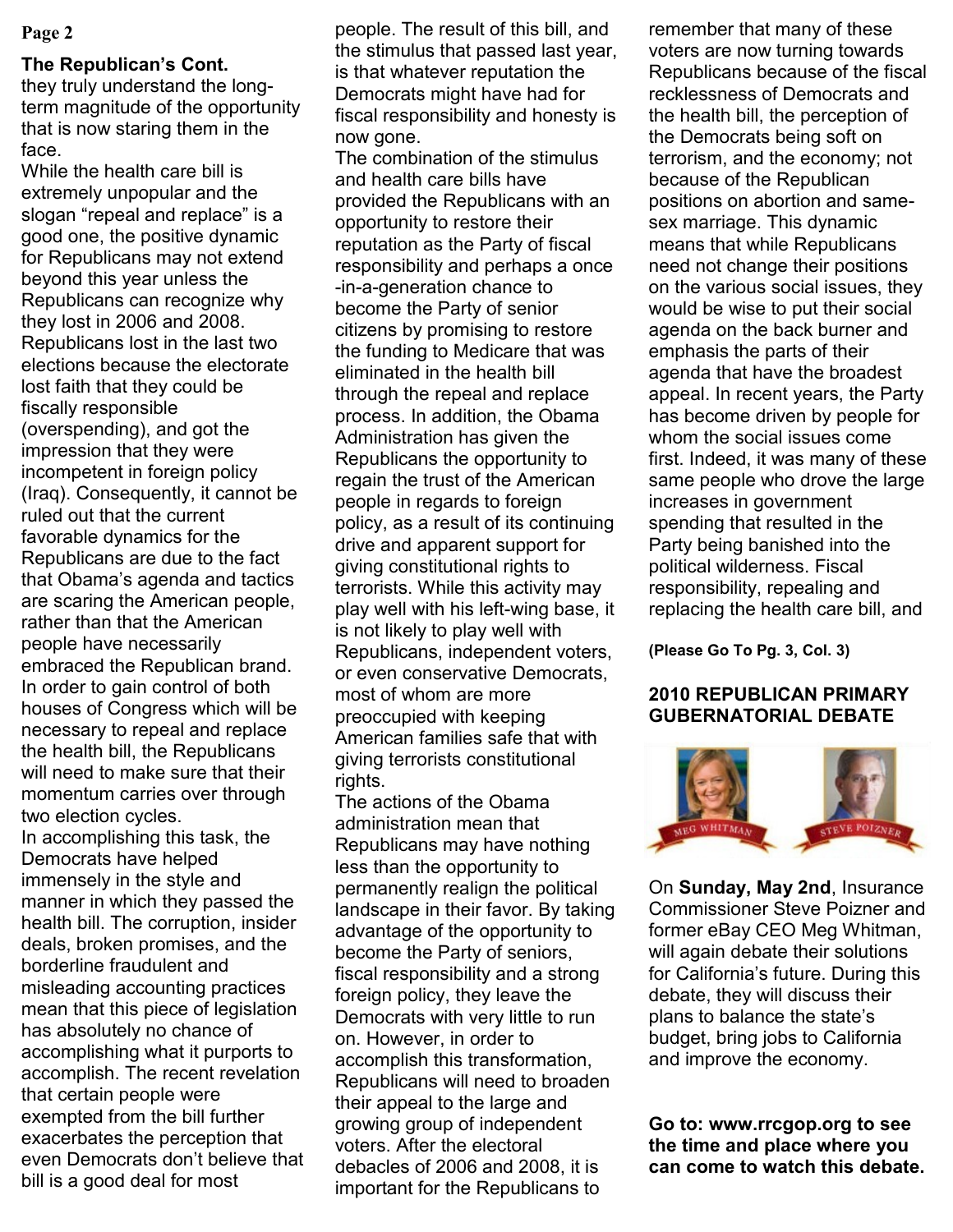# **HI HO COME TO THE FAIR**

Over the past 10 years Republicans of River City have staffed a booth at the Sacramento County Fair.

We register Republican voters and sign up volunteers for local elections. This year the

Page 3 **The Republican's Cont.** Sacramento County Fair is from The Republican's Cont. May 27 to the31st at Cal Expo Fair grounds and we will again have our booth.

> If you would like to help us greet fair goers at our Republican booth let us know what time and dates you will be available by email to: [carl@rrcgop.org](mailto:carl@rrcgop.org) or call me at (916) 485-5741.

a strong foreign policy; the Republicans positions on these issues will bring them back from the political wilderness. The Democrats have made themselves vulnerable, and a Republican Party that plays its cards right over the next three years can make the Democrats unelectable nationally.

| <b>MEMBERSHIP APPLICATION</b>                                                                                                                                                                                                                                                   |  |
|---------------------------------------------------------------------------------------------------------------------------------------------------------------------------------------------------------------------------------------------------------------------------------|--|
| Your membership in Republicans of River City provides you a<br>monthly newsletter, speakers, and an outstanding opportunity to meet<br>your elected officials and California's finest political strategists. River<br>City is also a great way to network and make new friends. |  |
| I am a registered Republican and would like to join Republicans of<br>River City.                                                                                                                                                                                               |  |
|                                                                                                                                                                                                                                                                                 |  |
| Spouse https://www.archive.com/second-                                                                                                                                                                                                                                          |  |
|                                                                                                                                                                                                                                                                                 |  |
| $City$ $Zip$                                                                                                                                                                                                                                                                    |  |
| Occupation experience and the contract of the contract of the contract of the contract of the contract of the contract of the contract of the contract of the contract of the contract of the contract of the contract of the                                                   |  |
|                                                                                                                                                                                                                                                                                 |  |
|                                                                                                                                                                                                                                                                                 |  |
| Yearly Membership:                                                                                                                                                                                                                                                              |  |
| Regular Membership: enclosed is my check for \$25<br>(Young Professionals 18-25 \$15 per person)                                                                                                                                                                                |  |
| Couples Membership: enclosed is our check for \$40                                                                                                                                                                                                                              |  |
| Signature                                                                                                                                                                                                                                                                       |  |
| Date                                                                                                                                                                                                                                                                            |  |
| Mail check to: Republicans of River City                                                                                                                                                                                                                                        |  |
| P.O. Box 1776,<br>Carmichael, CA 95609-1776                                                                                                                                                                                                                                     |  |

#### **DID YOU KNOW**

Did you know you can now pay your River City dues on line?

t's easy. Just set your computer browser to REPUBLICANS OF RIVER CITY, click on JOIN, and fill out the form. Then click on the SUBMIT button and fill in the credit ard information.



Volume 2010, Issue 4 P. O. Box 1776 Carmichael, CA 95609-1776

Editor: Robert Evans Telephone 359-5741